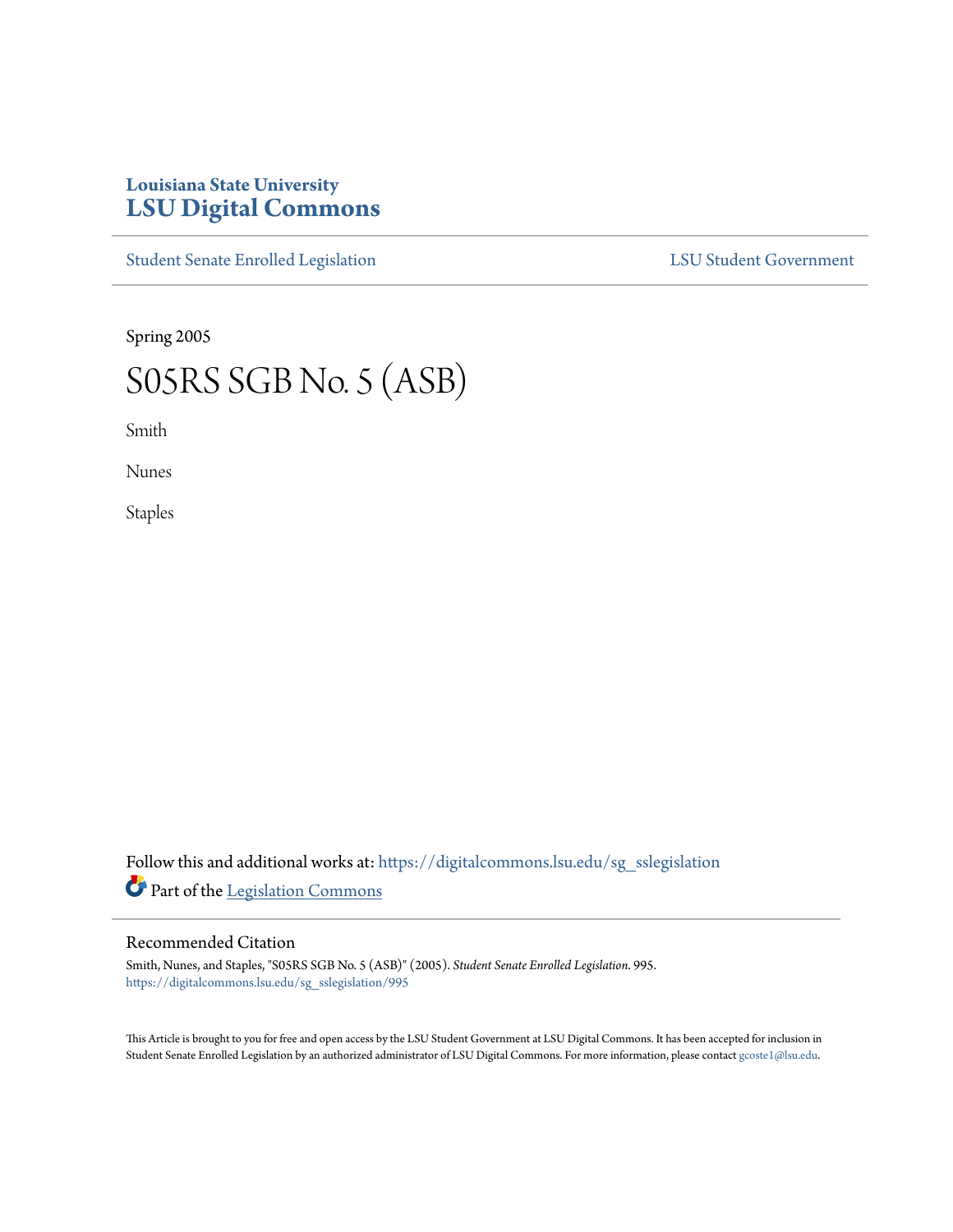| STUDENT GOVERNMENT         | <b>ENROLLED</b>                                                         |
|----------------------------|-------------------------------------------------------------------------|
| LOUISIANA STATE UNIVERSITY |                                                                         |
| <b>STUDENT SENATE</b>      |                                                                         |
| So <sub>5</sub> RS         |                                                                         |
| SGB No. 5                  |                                                                         |
| $\mathbf{B} \mathbf{Y}$ :  | <b>SPEAKER SMITH AND SENATORS NUNES AND STAPLES</b>                     |
|                            |                                                                         |
|                            | <b>A BILL</b>                                                           |
|                            | TO APPROPRIATE TWO THOUSAND THREE HUNDRED FIFTY-FIVE DOLLARS AND SIXTY- |
|                            | TWO CENTS (\$2,355.62) TO ALTERNATIVE SERVICE BREAK FOR THE PURPOSE OF  |
|                            | WORKING WITH THE MACON PROGRAM FOR PROGRESS AT THE ANATHOTH             |
|                            | COMMUNITY FARM IN FRANKLIN, NORTH CAROLINA                              |
|                            |                                                                         |
| <b>PARAGRAPH 1:</b>        | WHEREAS, ALTERNATIVE SERVICE BREAK (ASB) IS A                           |
|                            | RECOGNIZED STUDENT ORGANIZATION IN GOOD STANDING WITH                   |
|                            | THE UNIVERSITY, AND                                                     |
| <b>PARAGRAPH 2:</b>        | WHEREAS, ALTERNATIVE SERVICE BREAK IS PART OF THE                       |
|                            | NATIONAL NON-PROFIT ORGANIZATION BREAK AWAY, WHICH HAS                  |
|                            | CHAPTERS AT UNIVERSITIES ALL OVER THE COUNTRY, AND                      |
|                            |                                                                         |
| <b>PARAGRAPH 3:</b>        | WHEREAS, ALTERNATIVE SERVICE BREAK PROMOTES                             |
|                            | COMMUNITY SERVICE AND INVOLVEMENT, LEADERSHIP AND                       |
|                            | TEAMWORK, AND EDUCATION ABOUT SOCIAL ISSUES, AND                        |
|                            |                                                                         |
| PARAGRAPH 4:               | WHEREAS, WHILE FORMERLY KNOWN AS ALTERNATIVE SPRING                     |
|                            | BREAK AT LSU, 25 MEMBERS VISITED ATLANTA LAST APRIL AND                 |
|                            | CONTRIBUTED SERVICE THROUGH HANDS ON ATLANTA, WHICH                     |
|                            | CONTRIBUTED TO ASB WINNING MOST OUTSTANDING NEW                         |
|                            | STUDENT ORGANIZATION AT LSU LAST SEMESTER, AND                          |
|                            |                                                                         |
| <b>PARAGRAPH 5:</b>        | WHEREAS, THE MEMBERSHIP OF ASB HAS EXPANDED IN ORDER                    |
|                            | TO ACCOMMODATE MORE STUDENTS WANTING TO PARTICIPATE,                    |
| PARAGRAPH 6:               | THEREFORE, BE IT ENACTED BY THE STUDENT GOVERNMENT                      |
|                            | OF LOUISIANA STATE UNIVERSITY AND AGRICULTURAL AND                      |
|                            | MECHANICAL COLLEGE TO APPROPRIATE TWO THOUSAND THREE                    |
|                            | HUNDRED FIFTY-FIVE DOLLARS AND SIXTY-TWO CENTS                          |
|                            | $(\$2,355.62)$ to ASB for travel and lodging.                           |
|                            |                                                                         |
| <b>PARAGRAPH 7:</b>        | THIS BILL SHALL TAKE EFFECT UPON PASSAGE BY A THREE-                    |
|                            | FOURTHS (3/4) VOTE OF THE LSU STUDENT SENATE AND                        |
|                            | SIGNATURE BY THE PRESIDENT, UPON LAPSE OF TIME FOR                      |
|                            | PRESIDENTIAL ACTION, OR IF VETOED BY THE PRESIDENT AND                  |
|                            | SUBSEQUENTLY APPROVED BY THE SENATE, ON THE DATE OF                     |
|                            | SUCH APPROVAL.                                                          |
|                            |                                                                         |
| <b>PARAGRAPH 8:</b>        | ALL MONIES NOT EXPENDED BY THE END OF THE 2005 SPRING                   |
|                            | ACADEMIC SEMESTER WILL REVERT TO THE SENATE GENERAL                     |
|                            | CONTINGENCY. SHOULD ANY PROVISION OF ARTICLE VI                         |
|                            | SECTIONS 14 THROUGH 17 OF THE STUDENT GOVERNMENT                        |
|                            | BYLAWS BE VIOLATED, RIGHTS TO GRANTED FUNDING WILL BE                   |
|                            | FORFEITED AND THIS BILL SHALL BECOME NULL AND VOID,                     |
|                            | UNLESS OTHERWISE PROVIDED IN THE RULES.                                 |